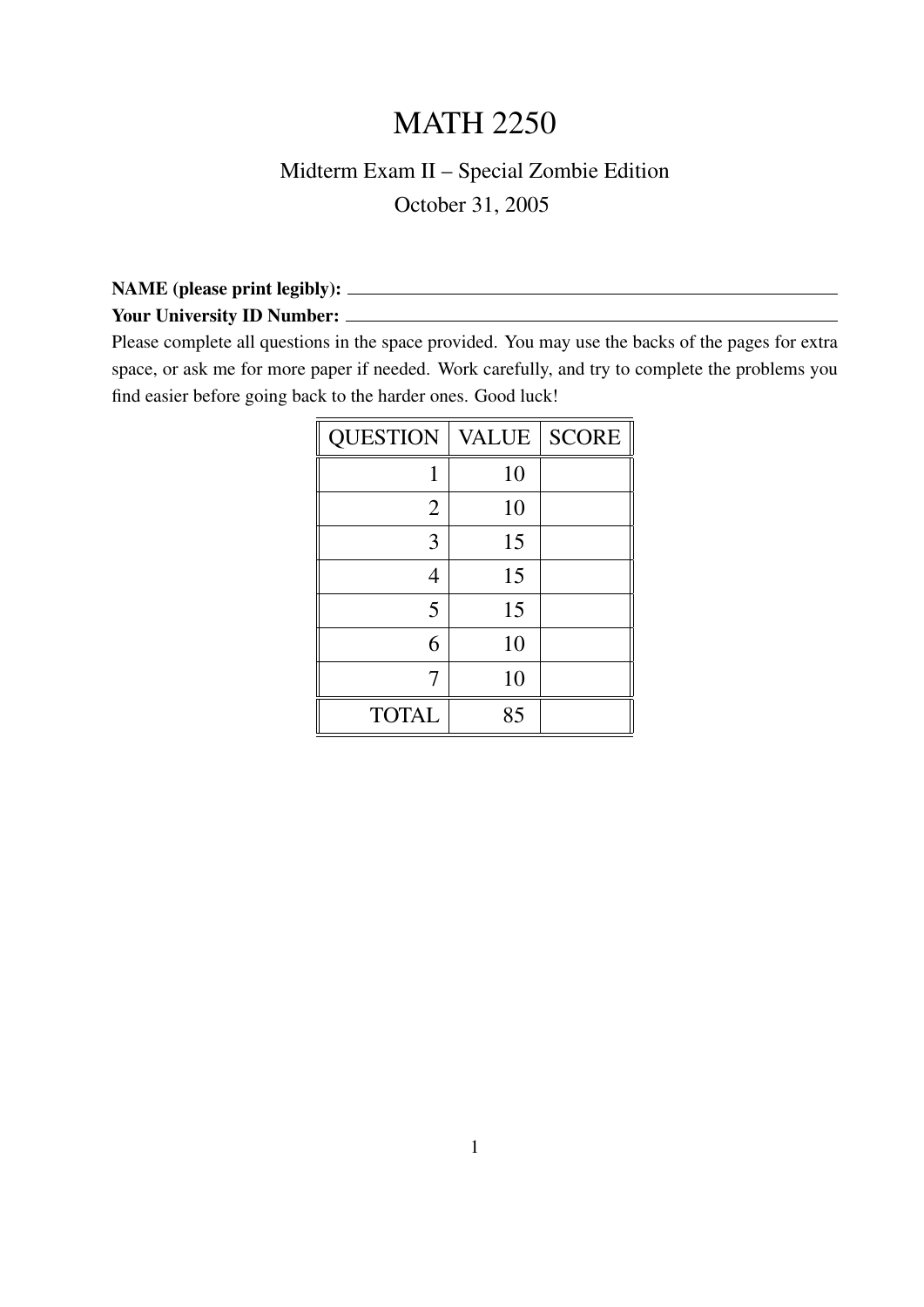1. (10 points) A zombie steps off of a 35 foot wall by mistake, landing in the river below. How long will it take the zombie to fall?

ANSWER:

2. (10 points) The number of zombies in Pittsburgh  $n$  days after the dawn of the dead is given by the function  $z(n)$ . If  $z'(n) = 3z(n)$ , and there are 467 zombies in Pittsburgh when  $n = 3$ , use linear approximation (and your calculator) to estimate the number of zombies when  $n = 3.1$ .

You might get a fractional number of zombies, such as "7.2 zombies" and be concerned about the physical meaning of "0.2 zombies". Don't be. Unless you are an advanced zombie scholar, it is best not to think too hard about this sort of thing as the details are likely to be icky.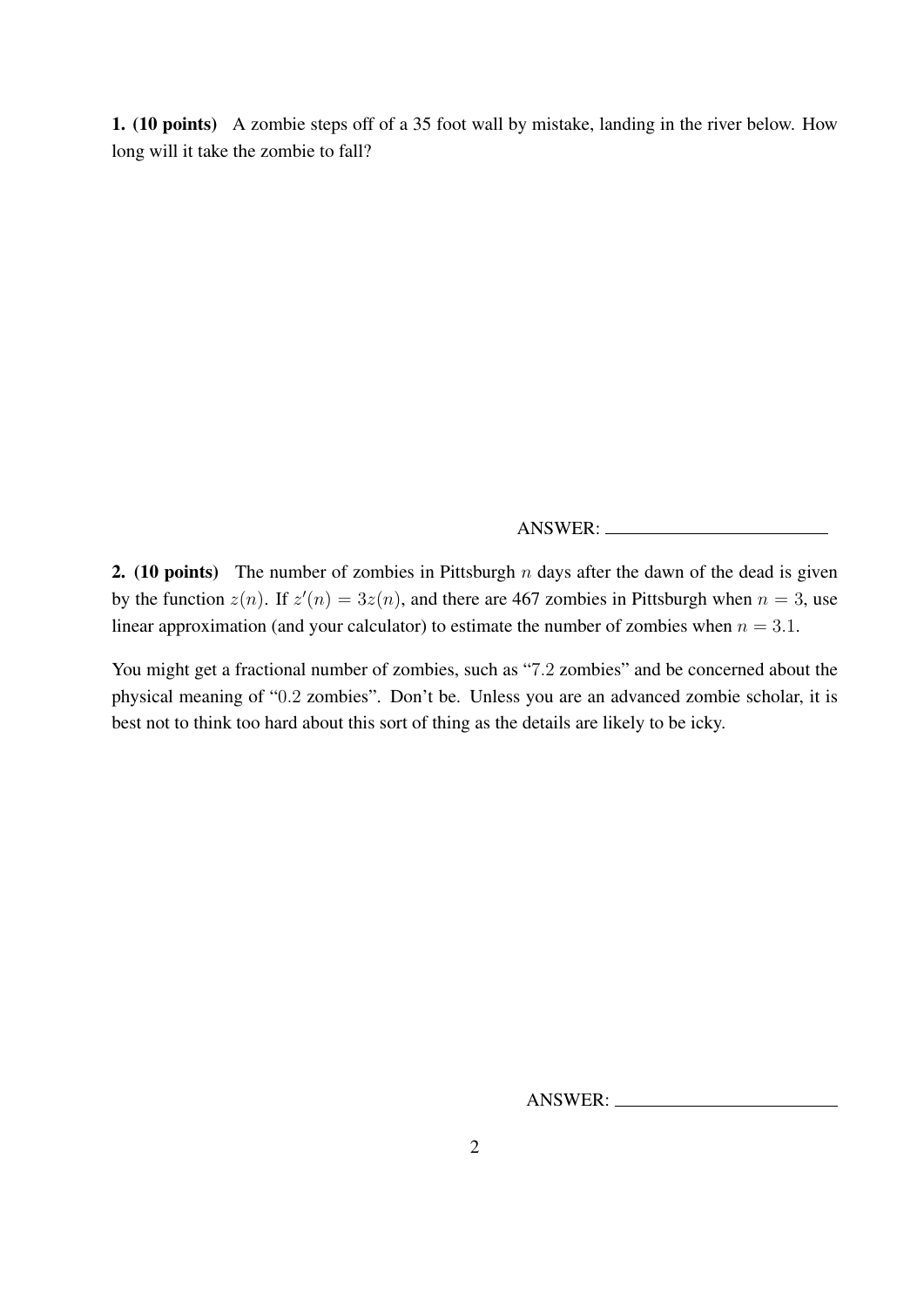3. (15 points) Defeating zombies requires just the right amount of firepower. Specifically, if  $f$  represents firepower, the optimum anti-zombie patrol is equipped with an amount of firepower which satisfies the equation

$$
f^3 - 2f + 5 = 0.\t\t(1)
$$

Approximate a solution to this equation using at least 3 steps of Newton's method. Be sure to justify your initial guess, and state the number of digits of your answer which you believe to be correct.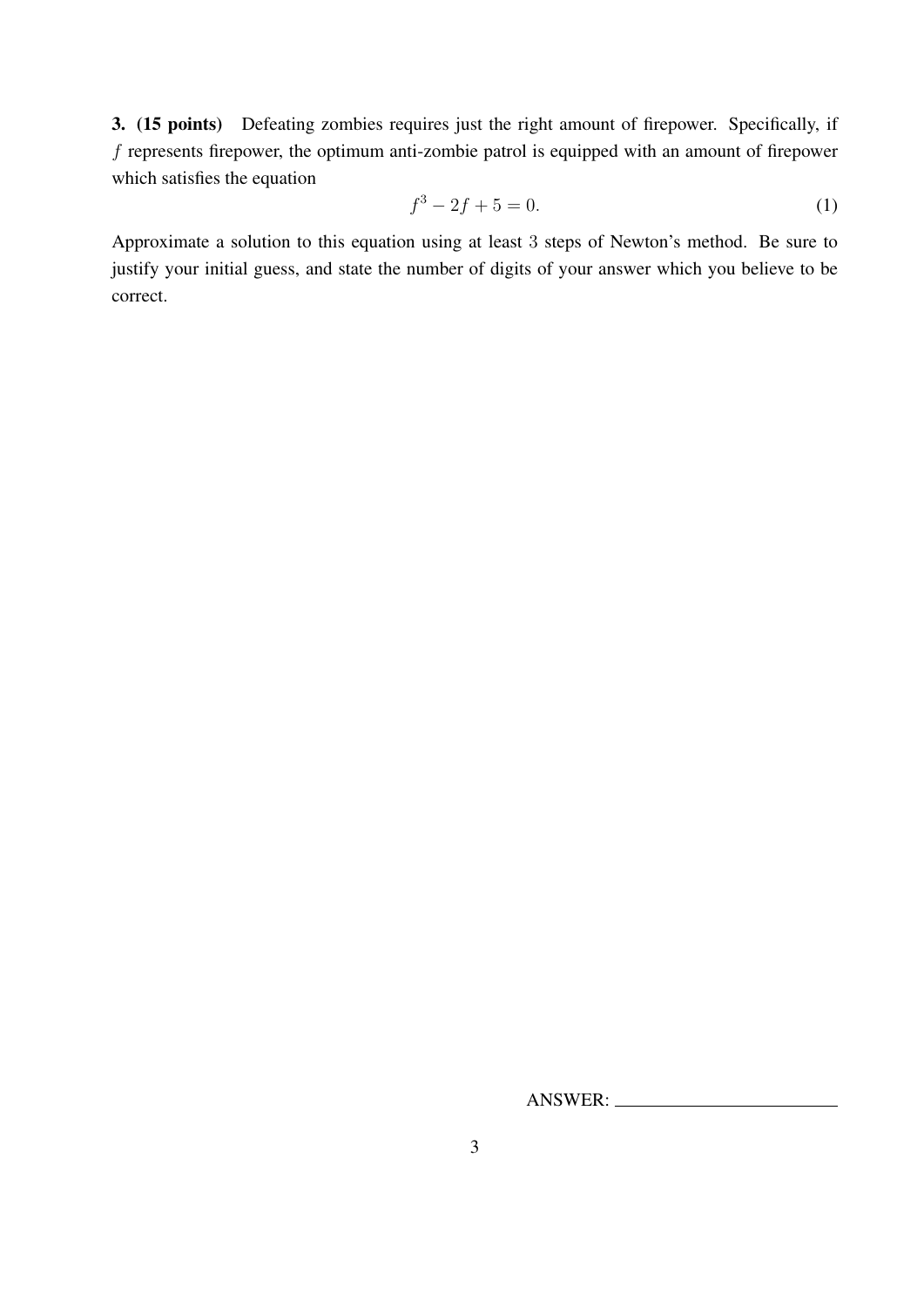4. (15 points) It is wise to seek the high ground when battling zombies. Along a certain road, the height of the road is given (as a function of the distance  $x$ , in miles, from the city of Pittsburgh) by  $h(x) = 3\sqrt{x} - 3x$ . Use your calculator and your understanding of calculus to find the tallest point in the interval  $[1/4, 3]$ – or between  $1/4$  mile and 3 miles from the city.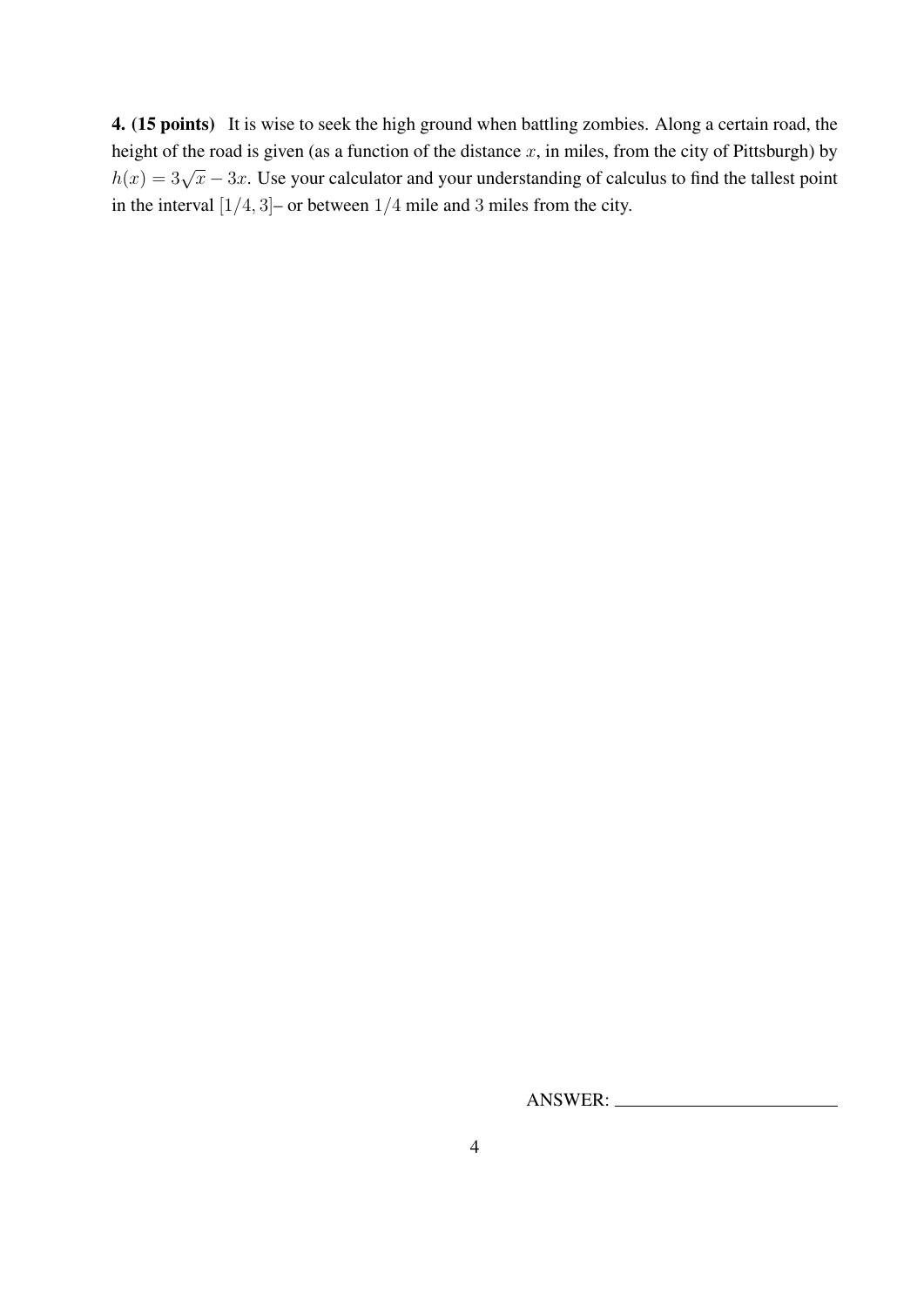5. (15 points) Fortifications can also be helpful in combatting the zombie menace. If you have 484 feet of electrified fence, give the length and width of the largest rectangular area that you can secure with this fencing material. Use calculus to justify your answer.